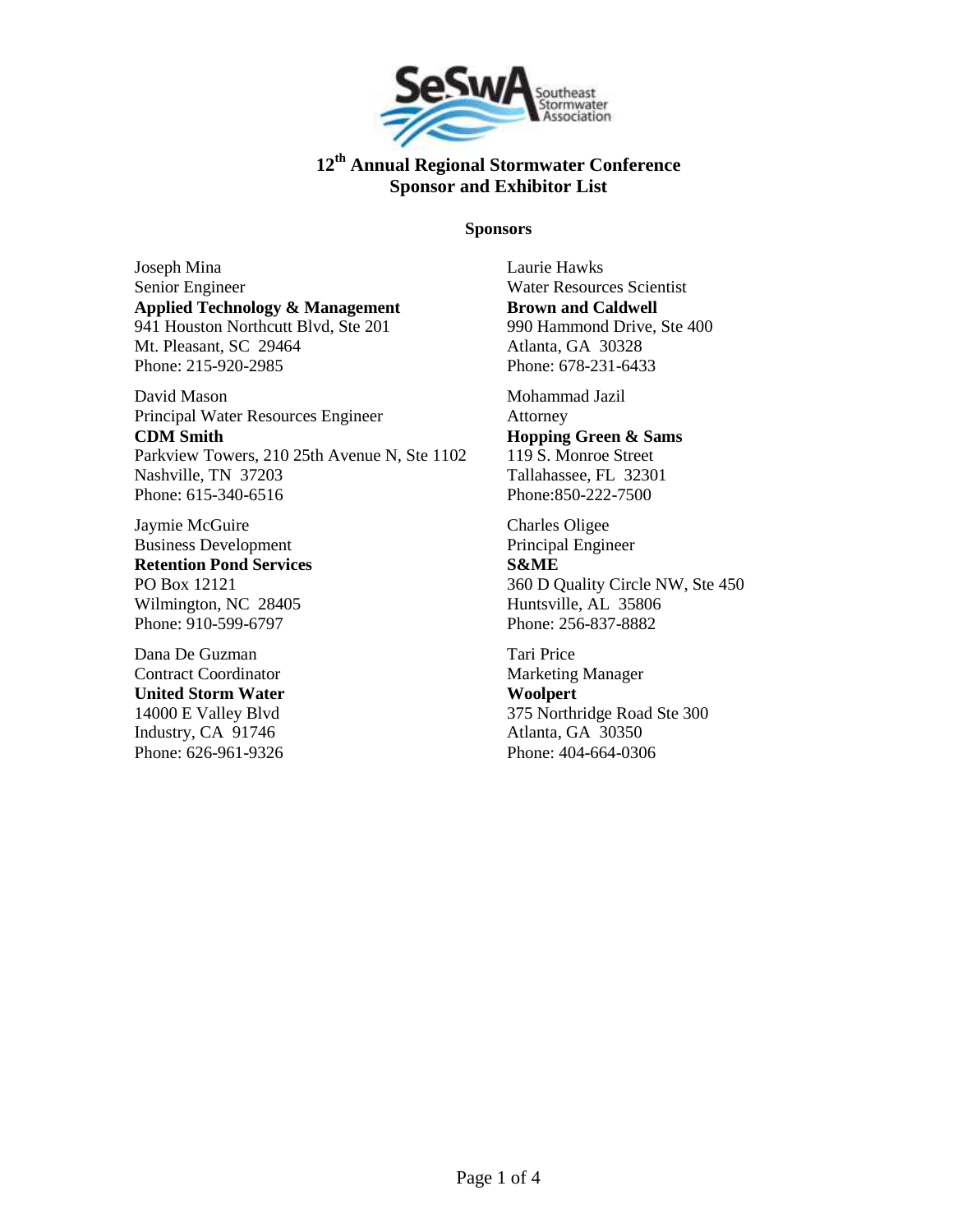

### **Exhibitors**

Sandy Collins-Camargo Engineered Product Manager **Advanced Drainage Systems** 794 Hurricane Hills Boston, KY 40107 Phone: 859-421-6429

Seva Bray Vice President **Applied Polymer Systems** 519 Industrial Drive Woodstock, GA 30189 Phone: 678-494-5998

Megan Hogan Director of Marketing **Bell Engineering** 2480 Fortune Drive, Ste 350 Lexington, KY 40509 Phone: 859-278-5412

Ed Coccari Eastern Regional Sales Director **Bio Clean, a Forterra Company** 13448 Canopy Creek Drive Tampa, FL 33625 Phone: 813-465-1855

Ty Garmon National Sales Manager **CBI Systems, Ltd. - MS4web.com** 3120 Fannin Street Beaumont, TX 77701 Phone: 409-835-3095

Angelyn Bidlack Area Manager **Contech** 5241 N New Jersey Street Indianapolis, IN 46220 Phone: 317-586-3175

Crystal Bryant Trade Shows and Events Coordinator **Dude Solutions** 11000 Regency Pkwy, Ste 110 Cary, NC 27518 Phone: 919-816-8348

John Jeziorski Midwest Territory Manager **American Excelsior Company** 850 Avenue H E Arlington, TX 76011 Phone: 815-768-5866

Eric Rominger General Manager **AquaShield** 2733 Kanasita Drive, Ste 111 Hixson, TN 37343 Phone: 423-870-8888

TJ Mullen President **Best Management Products** 53 Mt. Archer Rd Lyme, CT 6371 Phone: 410-687-6256

Augie Brazys National Sales Manager **Blocksom and Company** 450 St. John Road, Ste 710 Michigan City, IN 46360 Phone: 219-878-4438

Yon Hammel Public Works & Industrial MSM **Coastal Construction Products, Inc.** 3401 Philips Highway Jacksonville, FL 32207 Phone: 855-877-3636

Jon Shell Sales Manager **CULTEC** P.O. Box 280, 878 Federal Road Brookfield, CT 6804 Phone: 475-289-7108

Chris Bogdan President **Environmental Conservation Solutions, LLC** PO Box 607356 Orlando, FL 32860 Phone: 407-298-5121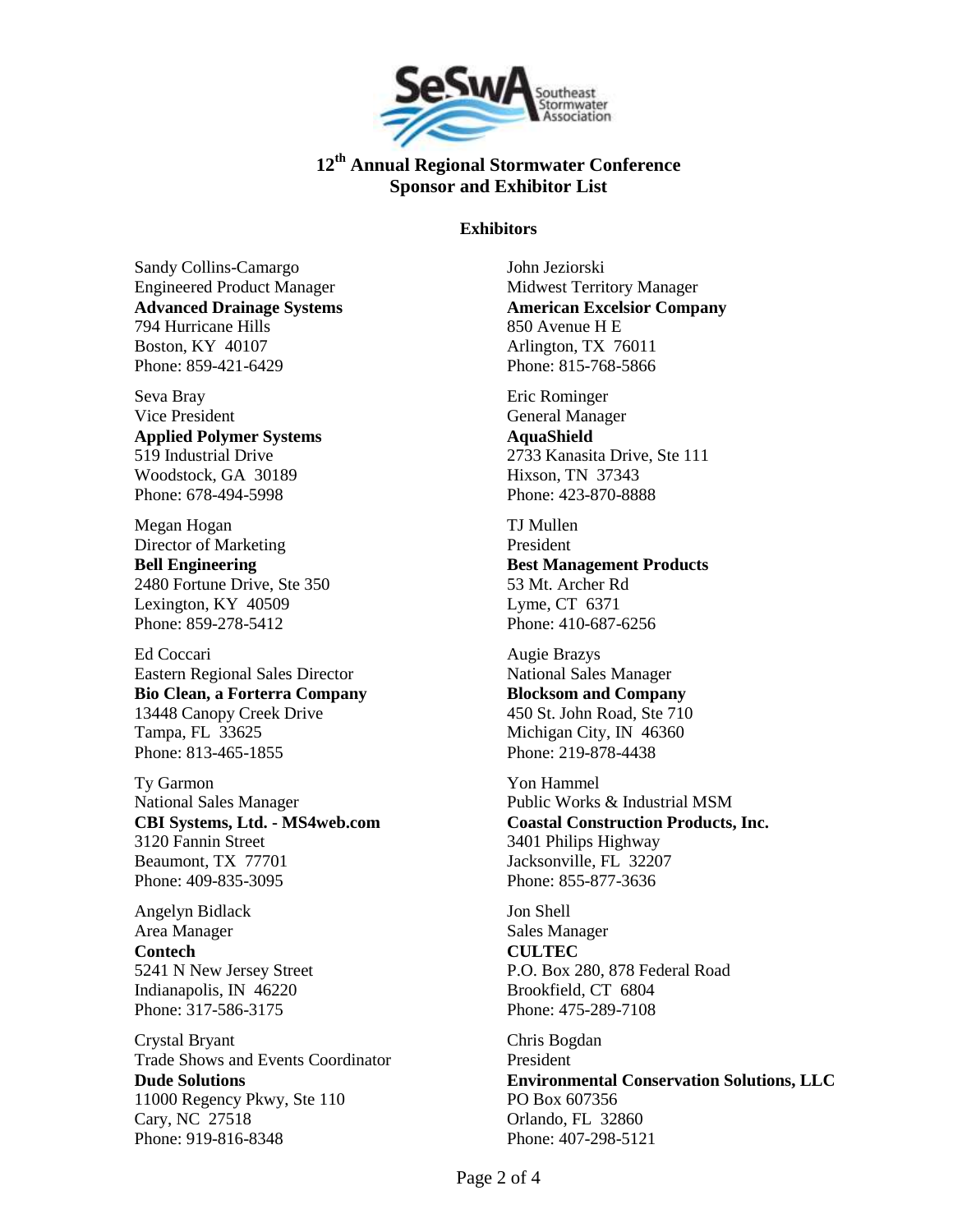

Bryce Clingerman Partner **FODS, LLC** 98 Inverness Drive East Englewood, CO 80112 Phone: 303-359-1069

Tamar Henderson Corporate Events Planner **Freese and Nichols** 4055 International Plaza, Ste 200 Fort Worth, TX 76109 Phone: 817-735-7540

Bridget Domareki Marketing Specialist **Hydro International** 94 Hutchins Drive Portland, ME 4102 Phone: 207-321-2432 Cortis Calk Senior Engineer **Mar Mac Construction Products** PO Box 447 Mc Bee, SC 29101 Phone: 843-335-6749

John Brazell VP/Infrastructure Repair Division **Osborn Contract Services** 125 Sunbelt Court Greer, SC 29650 Phone: 864-616-6416

Pete Malone Procurement Specialist **Proshot Concrete** 4158 Musgrove Drive Florence, AL 35630 Phone: 256-764-5941

Jeffery Hite Director Technical Promotions **Rinker Materials - Concrete Pipe Division** 6560 Langfield Road Houston, TX 77092 Phone: 832-590-5363

Jason Hewatt Technical Resource Engineer **Forterra** 625 B Hancock Industrial Way Athens, GA 30605 Phone: 706-286-5080

Crystal Hunt Marketing **Heavyweight Sediment Control Solutions** 1627 Main Avenue, Ste 4 Sacramento, CA 95838 Phone: 916-922-9222

Jack Wright **Kentucky Stormwater Association** 3250 Blazer Parkway Lexington, KY 40509 Phone: 270-843-5363

Michelle Dunlop Marketing & Event Coordinator **Oldcastle Precast** 5885 Pruitt Avenue Windsor, CA 95492 Phone: 707-540-9752

Kathryn Grant Marketing Manager **Propex GeoSolutions** 4019 Industry Drive Chattanooga, TN 37416 Phone: 423-553-2563

Jaymie McGuire Business Development **Retention Pond Services** PO Box 12121 Wilmington, NC 28405 Phone: 910-599-6797

Grace Anderson Business Development Manager **Source Molecular Corporation** 4985 SW 74th Court Miami, FL 33155 Phone: 786-220-0379